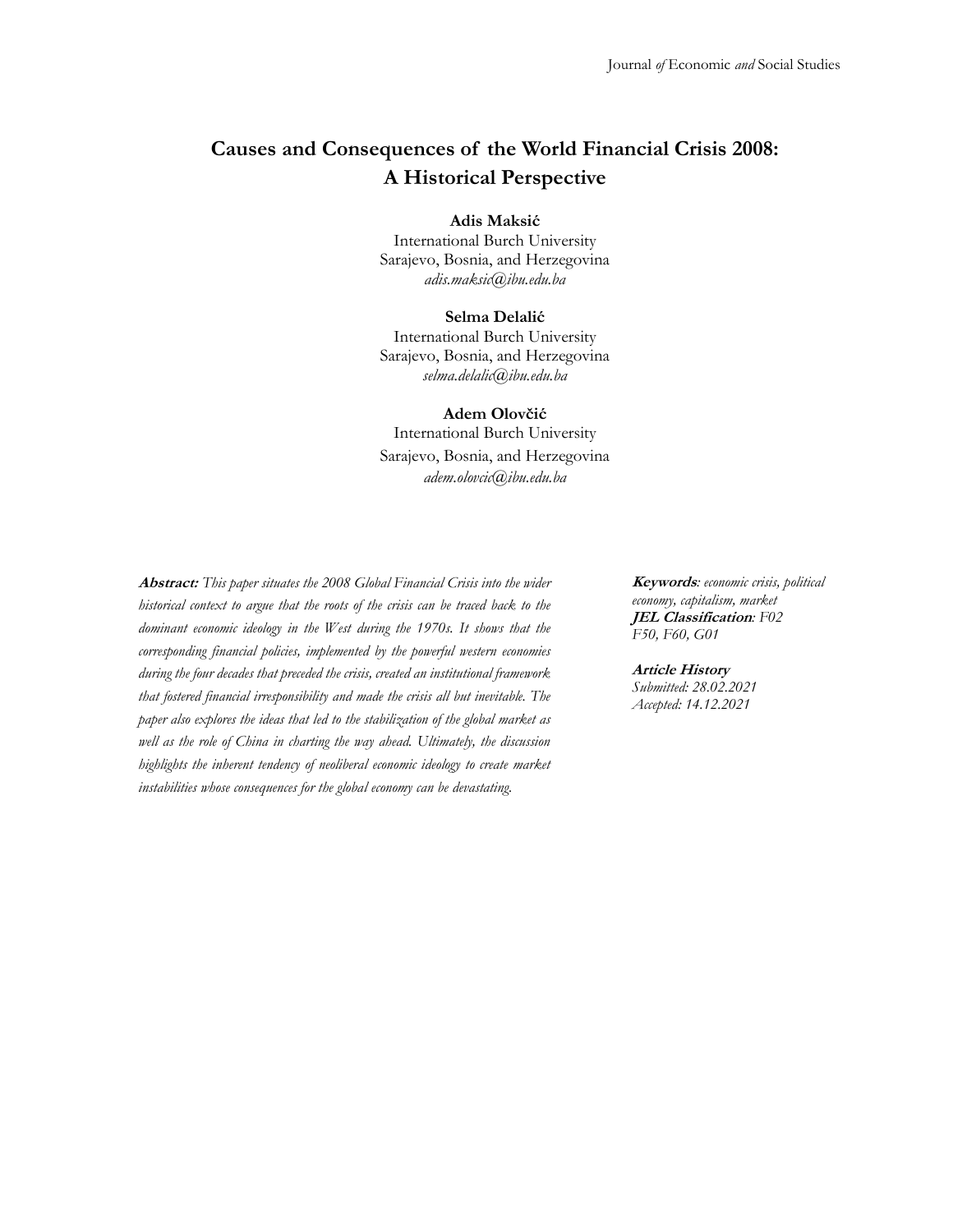"History repeats itself, first as tragedy, second as farce." Karl Marx

#### **Introduction**

In the year 1999, the upcoming new century was for many seen as the new beginning, the new decade, the whole new era. This period, i.e., the last decade of the 20th century was marked by the transition from the bipolar system of the Cold War era to a new one, which can be rightly called unipolar. Namely, with the collapse of the Soviet Union, the United States emerged on the world stage as the only truly global superpower (Brzezinski, 2000, 2012). Many elements of the former world order, such as ideological confrontation, became irrelevant. New geopolitical realities have pushed a considerable number of states to begin to redefine their national interests. At the same time, the new global economic and political centers of power, as key elements of international relations, took their final shape and announced accelerated development. A significant feature of this new phase of international relations is the growing role of the economy, including the energy component, in global politics (Chevalier, 2009).

Many visionaries believed that the  $21$ <sup>st</sup> century would bring us flying cars, new findings on the Moon, new planets on which humankind would be able to live, new technologies that would speed up the processes of evolutions, and the overall wealth, prosperity, and wellbeing. However, the first decade of the 2000s will be remembered by many not-so-positive developments. Promising new inventions, such as Wikipedia, My Space, iPod, the world's first 1 gigabyte SD card, YouTube, Facebook, Twitter, and Kindle are not the first associations to the new century to the majority of the people. On the contrary, it will be remembered by many for one of the biggest protests in the Balkans which resulted in the last dictator in Europe, Slobodan Milošević, being overthrown and brought to justice. The 9/11 terrorist attack on the Twin Towers and Pentagon eventually escalated into the war in Afghanistan in 2001, only one month after 9/11, and the Iraq invasion in 2003. Saddam Hussein was executed, and Angela Merkel became the first female Chancellor of Germany. Environmental issues reached the top of the global agenda with scientists starting to pay serious attention to the Arctic Sea ice melting. The end of the decade celebrated the first African American President of the United States but also marked the beginning of Arab Spring, a series of uprisings, rebellions, and armed conflicts across the Islamic world from Tunisia, Libya, Egypt to Yemen and Syria.

It was the beginning abundant in events, with one leaving a special mark on the world globally, with consequences that can be felt even ten years later. The world financial crisis peaked in 2008, representing the biggest and most fatal financial crisis since the 1929 Wall Street stock market crash. The so-called Great Depression, which started in the United States in 1929 and lasted for a decade, had very serious, if not devastating consequences on every country worldwide, irrespective of its national wealth.

It is said that history repeats itself, which is very true when it comes to the economy. Some scholars like Karen A. Mingst emphasize historical economic continuities rather than change. In her book, *Essentials of International Relations*, Mingst thus emphasizes that "while economic globalization has emerged full bloom in the twentyfirst century, its roots can be found in the writings of the eighteenth-century British economist Adam Smith" (Mingst, 2008: 249) By contrast, liberal enthusiasts of globalization, assert that the development of modern technologies is creating a "more efficient, more unified world order" (Woods, 2001: 290), and, therefore, the change of economic processes.

Although the beginning of 1929 thought us great lessons about unregulated markets, these lessons did not stick 80 years later. This paper will, therefore, aim to explain the processes that started in the 1970s and 1980s, and the final triggers for the Great Recession in 2008. Thereafter, it will aim to clarify the causes and the consequences of the second-worst economic decline of all times, the consequences of which are still felt today. This financial crisis gives us a whole new outlook on different perspectives of the international political economy. In this sense, the paper will discuss the possible solutions, the main ideas that led to the stabilization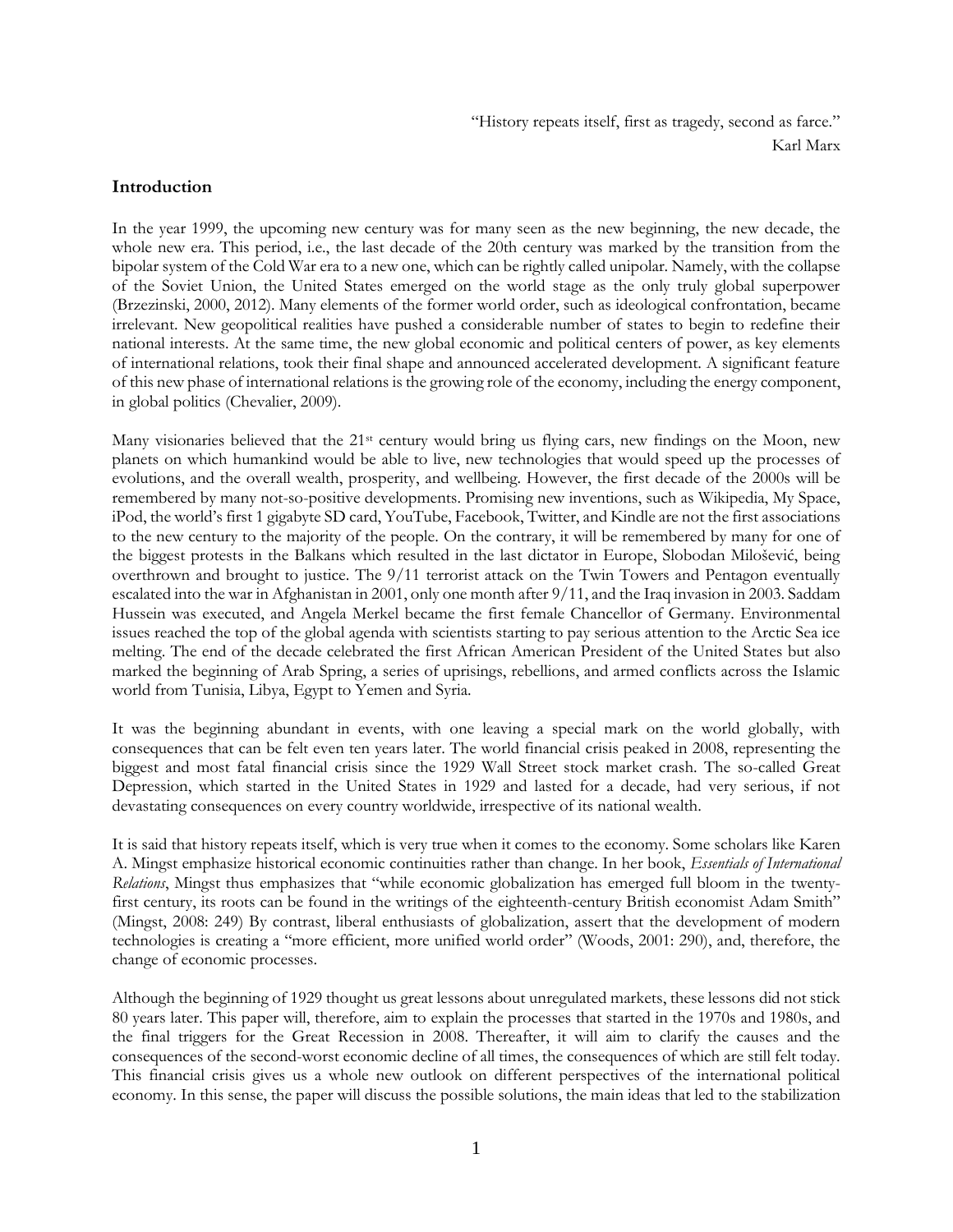of the world market, and the role of China as a communist state that helped the United States come out of the crisis. Ending with a conclusion, we will see what scientists have to say about the year 2020 for the economy and explore whether a new financial crisis is on the horizon.

# **20th Century Economic and Political Developments**

The economy is known to have periodic fluctuations. At every occurrence, they progressively become broader and last for a longer period. When their impact is much more serious than usual, we have a period of financial crisis. Due to the processes of globalization and interdependence between states and markets, in other words, interdependence between economy and politics, it is difficult to define where politics end and the economy begins, and vice versa. The world web called the international market is now so intertwined that there is rarely a financial crisis of one state that has an impact only within its borders. The spillover effect happens more easily than we can imagine. This suggests that we can only understand the processes of the 2000s if we look at the dominant economic ideas of the 1970s and 1980s, which created the basis for the collapse in 2008.

Since the 1970s, it is reported to have been at least 124 economic crises in the world (James, 2009: 249). Unlike Marx, who forecasted that financial crises were inevitable in capitalist economies, most economies could not foresee them happening or rather did not want to believe they would occur (Naudé, 2009). After the Bretton Woods system collapsed, it was exactly the US and the United Kingdom whose economic performances declined. Ironically, these two powers were the engine of the creation of the new monetary system towards the end of World War II. 730 delegates representing 44 allied nations met for the UN Monetary and Financial Conference held in July 1944 at the Mt. Washington Hotel in Bretton Woods, New Hampshire to architect a new global monetary and economic system. By fostering free international trade, the system was supposed to ensure Europe be rebuilt after the most devastating war in human history, as well as to prevent economic and political collapse and another military conflict on the European soil.

The Bretton Woods conference was the first and the only official, formalized, and systematic event that led to the establishment of a liberal international economic order – international monetary system (IMS) asset or strict rules, regulations, and institutions: "IMS is a macroeconomic concept that encompasses the exchange-rate regime, the regime for capital movements, the mechanism for international liquidity creation and distribution, and the "rules of the game" for the adjustment of international payment imbalances."(Savona, 2000, 16) The system was based on fixed exchange rates, dollar convertible into gold, and other world currencies pegged against the dollar as a reserve currency, thus being the gold-dollar exchange standard. Why dollar? Simply because towards the end of the Second World War United States was the largest world economy in possession of two-quarters of the world's gold supply (Pamir, 2007). The Supreme, global position of the dollar was further strengthened by a special agreement made in 1945 between President Roosevelt and the Saudi King Abdul Aziz known as the "Oil for Security Agreement ". In a secret meeting, onboard USS Quincy, it was agreed that the United States would provide the ruling Saud dynasty full protection from all inside and outside enemies, in return, Saudi Arabia would ensure the U.S. unhampered and unlimited access to its oil supplies. In this way, the most extensively traded goods in the world – oil – has been and still is, to most extent, priced in dollars. This marked the birth of the U.S. petrodollar (Clark, 2005).

The system established will stay remembered as the Bretton Woods System, however, it did not last long. The strains surfaced already in the early 1960s, and the system completely collapsed on August 15, 1971, with the so-called Nixon shock, which ended the convertibility of U.S. dollars to gold and introduced free-floating of the values of the world currencies in the marketplace by 1973. The shock, although not devastating, still slowed global economic growth, which in turn negatively reflected on salaries and employment rate, triggering at least a dozen subsequent financial crises starting with the 1973 oil shock and culminating in the 2008 financial crisis (Bahgat, 2005).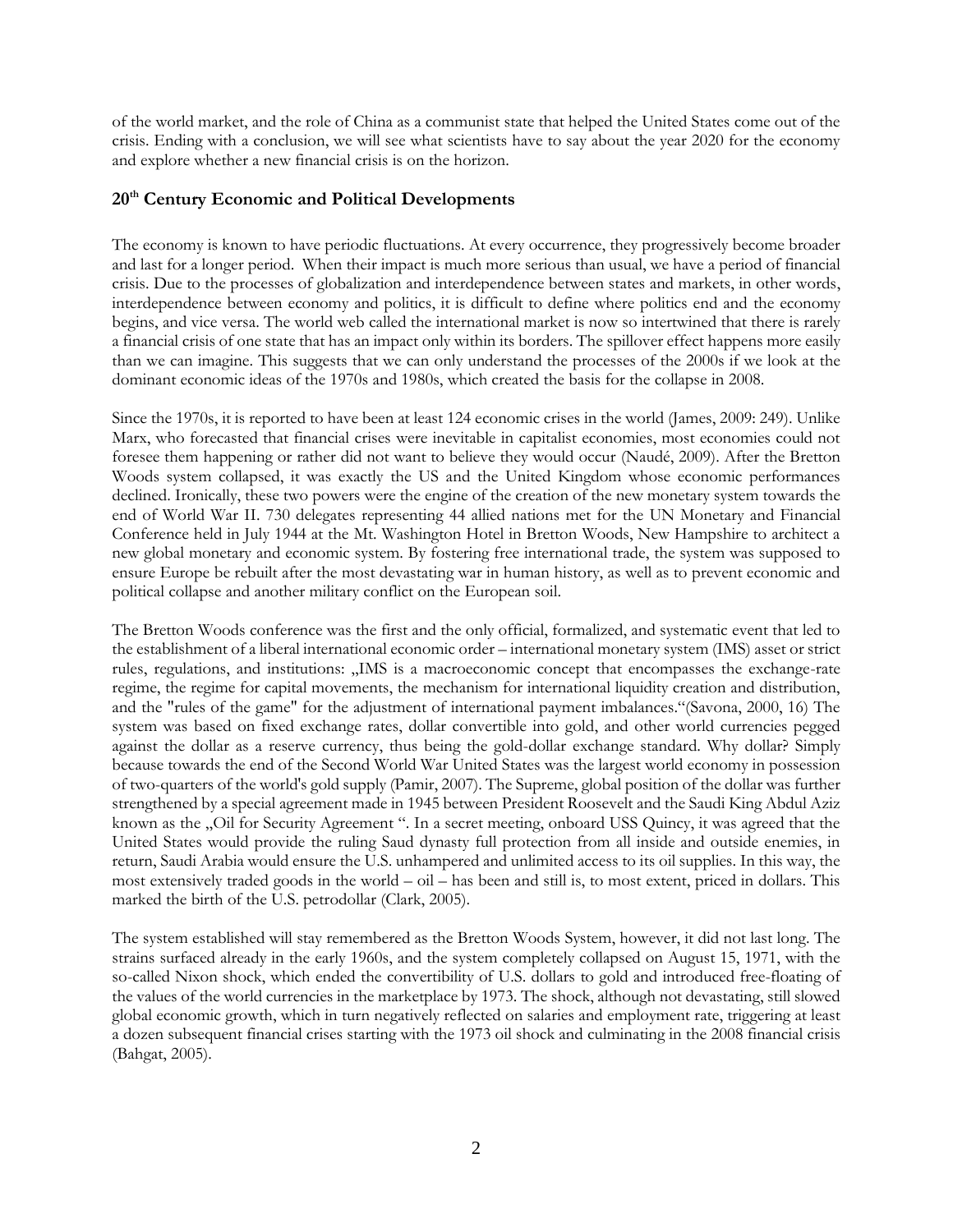Why is the year 1973 so important? In October 1973, the Organization of Petroleum Exporting Countries (OPEC) imposed an oil embargo on Western countries, the United States, the United Kingdom, Canada, etc. as an act of retaliation for their support to Israel during the Yom Kippur War. Oil supply was cut and the subsequent 400% increase in oil price had severe effects on global economies. This was the first time that economic power was used as political leverage by Arab countries, although the former Soviet Union did so as well and nowadays Russian Federation has been doing it extensively. 1973 oil shock showed the power of economic tools in politics, complex interdependence of politics and economy, and gave further momentum to the process of globalization. The events from 1971 and 1973, are considered the cornerstone of the contemporary international political economy (Yergin, 2005).

What happened in 1971, 1973, and 1977 can be seen as the beginning of a process that led to the financial crisis 30 years later. The United States (US) passed a federal law called the Community Reinvestment Act (CRA) which "tightened credit standards for the US commercial banks and savings associations as it required the provision of loans for the whole market segment" (Černohorská, et al., 2009). What this essentially meant was that the government relaxed its lending standards, meaning that almost everybody was able to get a mortgage. This was the year that ended the thirty glorious years of capitalism (1948-1977) when financialized capitalism was introduced. The beginning of these neoliberal years could already, in the beginning, be predicted as intrinsically unstable – they privileged only the richest and the smallest percentage of the population, which made financial instability increase, producing a larger inequality between the rich and the poor. Thanks to the information technology emergence, finance-capitalism was able to rise, helping commercial banks to use shadow bank systems with which they were able to borrow and invest billions of dollars, through intermediaries (hedge funds, private equity groups, money market funds) (Bresser-Pereira, 2010).

Another incentive of the financial crisis came from the Organization of the Petroleum Exporting Countries (OPEC), which started recycling the petrodollar into the currencies of Western banks and institutions. As a result, Western states began to encourage less developed states to borrow, so that their economies could grow, meaning they had more money to invest in the Western states or to do business with them. However, given the fact that the mortgage actions were uncoordinated and unplanned, both debtors and creditors fell into the trap. Too many borrowed too much, which meant that the economy was not able to handle it. Some states, such as Turkey and South Korea, managed to get out of this problem, or to surpass it, however, most of the states could not (Balaam & Dillman, 2014).

During the 1980s, the banks introduced two new financial innovations – securitization and derivatives – with which they attempted to gain back their losses. Yet, this awkward mingling did not show a way out of the crisis. Neoliberal ideas became hegemonic, and financial markets became more and more deregulated, with Keynes's lessons forgotten and left-back in the 1930s. Neoliberal President Reagan tried to introduce debt swaps, where the people unable to pay off their debt could have swapped a part of their land or similar properties for their loan, which in the long run again did not solve the problem. Reagan and the British Prime Minister Thatcher reduced their taxes, however inefficiently because it created the deregulated sectors of the economy, with banking as the primary sector.

The Reagan administration influenced the International Monetary Fund (IMF) and the World Bank, both established at the Bretton Woods Conference, to help less developed states open their markets, to help the financial crisis. IMF required certain policies in return for loans, such as price stability and fiscal austerity, which allegedly were supposed to help with capital control. The poor were, again, in the loss. With different methods of trying to eliminate welfare that states have given to their population, the thirty glorious years of capitalism soon became the "thirty black years of neoliberalism" (Bresser-Pereira, 2010). What the neoliberalists, however, have forgotten, is that there is nothing natural about capitalism or its institutions. They may be effective, but they are not determined, nor does every community strive towards it. The fact that globalization started to spread worldwide, only complicated the process of getting out of the crisis, since the crisis spread with it. This, in the end, will be an important note to understand the role of China when the US needed help to get out of the crisis in 2008.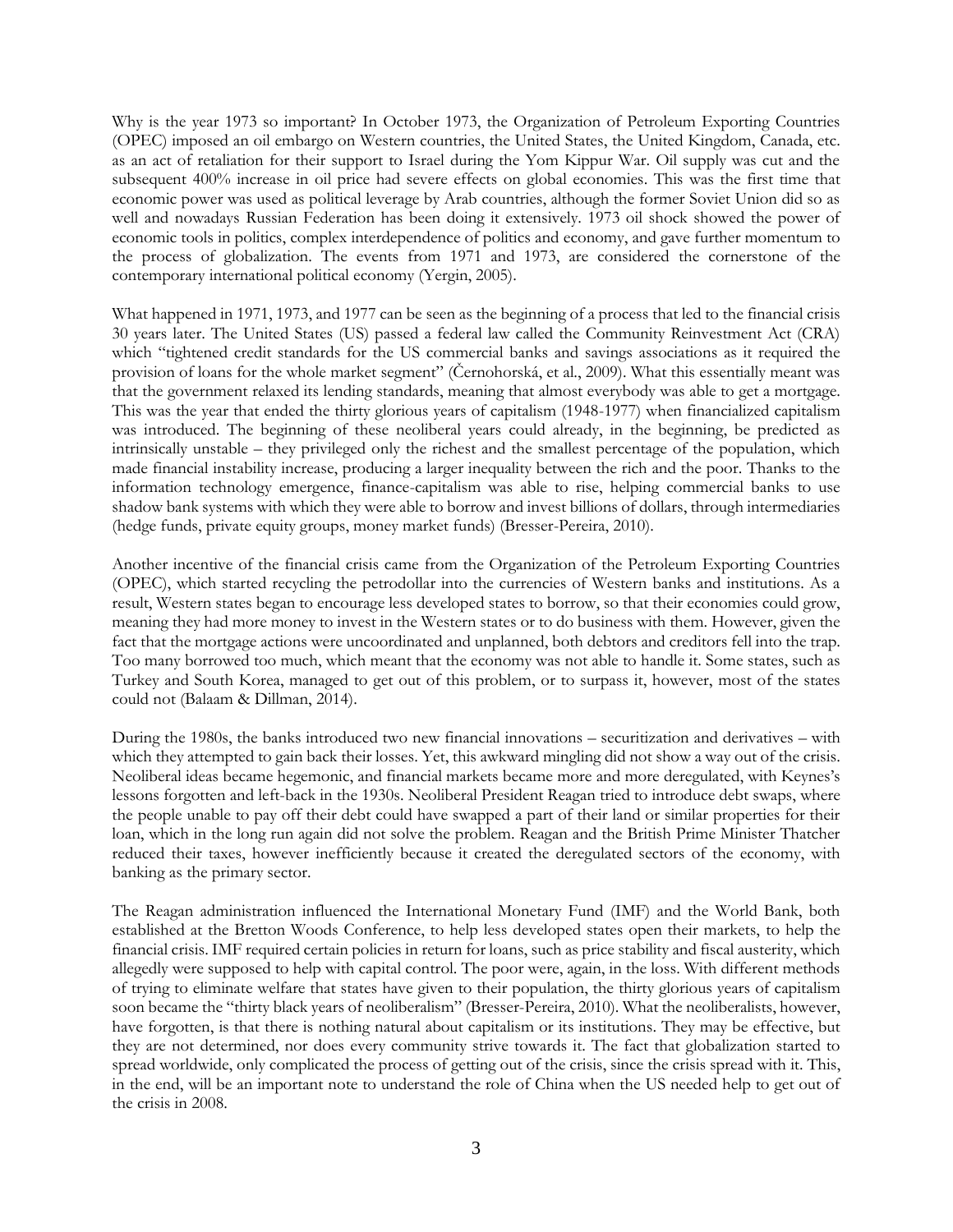The CRA continued into the 1990s, now with a policy in 1995 that low-income borrowers were able to get loans. Although the banks did not necessarily want to do this, the government-imposed sanctions on those who did not, making the application for loans much easier. The first crisis arose in Mexico, in 1994, after the country joined the North American Free Trade Agreement (NAFTA). Mexico suddenly received a huge capital inflow coming from pension and retirees' funds, copyrights, etc. Suddenly, the prices of real estate and stocks and bonds in Mexico increased significantly, but what new investors did not consider was the Mexican political instability. When the political crisis erupted, following the assassination of the presidential candidate, Luis Donaldo Colosio, the Mexican government had to pay the US investors in dollars, which soon meant that Mexico would run out of dollars. Their inflation and unemployment rate jumped to 7.6%, while their GDP fell dramatically (Balaam & Dillman, 2014).

Two years later, another crisis happened in Asia. It started in Thailand, whose currency was devaluated overnight. This produced a spillover effect on other Asian states, with Thailand having to pay the US over one dollar for every 25 baht that were withdrawn from their banks. Many businesses from Thailand went bankrupt because they were not able to pay off their loans to the US. Russia had soon been also affected, due to its ineffective transition from communism to capitalism, while Argentina struggled from 1999 to 2002, resulting in an unemployment rate of 20% and a robust public debt.

While the USSR was collapsing at the beginning of the 1990s, Western states took the opportunity to introduce the newly established states to democracy and its institutions. Many of them accepted it and started the processes of democratic transition. Yet even though the Western countries have created economic institutions to build foreign currency reserves and keep their economies stable, the developing states refused cooperation with the IMF. It wasn't until the financial crisis that the Western world understood why. The less developed states saw the Washington Consensus from 1971 and the neoliberal ideas as uncertain and unreliable, while the richer ones followed neoliberalism as their main economic guiding principle.

## **The Challenges of the New Millennium**

With the beginning of the new century, it became obvious that neoliberal ideas could not be applied any longer and that the market needed regulation. Yet, the newly elected US President George Bush continued to push for deregulations. Markets were considered efficient, self-regulating, and good at managing themselves. The Nobel Prize-winning economist Paul Krugman said that these beliefs were "dangerously simplistic, naïve, and ahistorical". (Balaam & Dillman, 2014)

The new decade continued with families taking large mortgages without any intention to pay them back. It was exactly this market that sent in 2007 the first signals that the US was entering a financial crisis. However, other problems were emerging on the horizon, such as a huge US trade deficit with China and Japan. These two states took the opportunity to buy a large amount of US stocks, treasury bills, and other financial instruments. Americans preferred cheap imported goods, while the states that imported them lend the US money. Americans continued to borrow and spend, and this is evidenced by the fact that their consumption ratio grew from 67% in 1997 to 71% in 2007 (see Figure 1). (Černohorská, et al., 2009).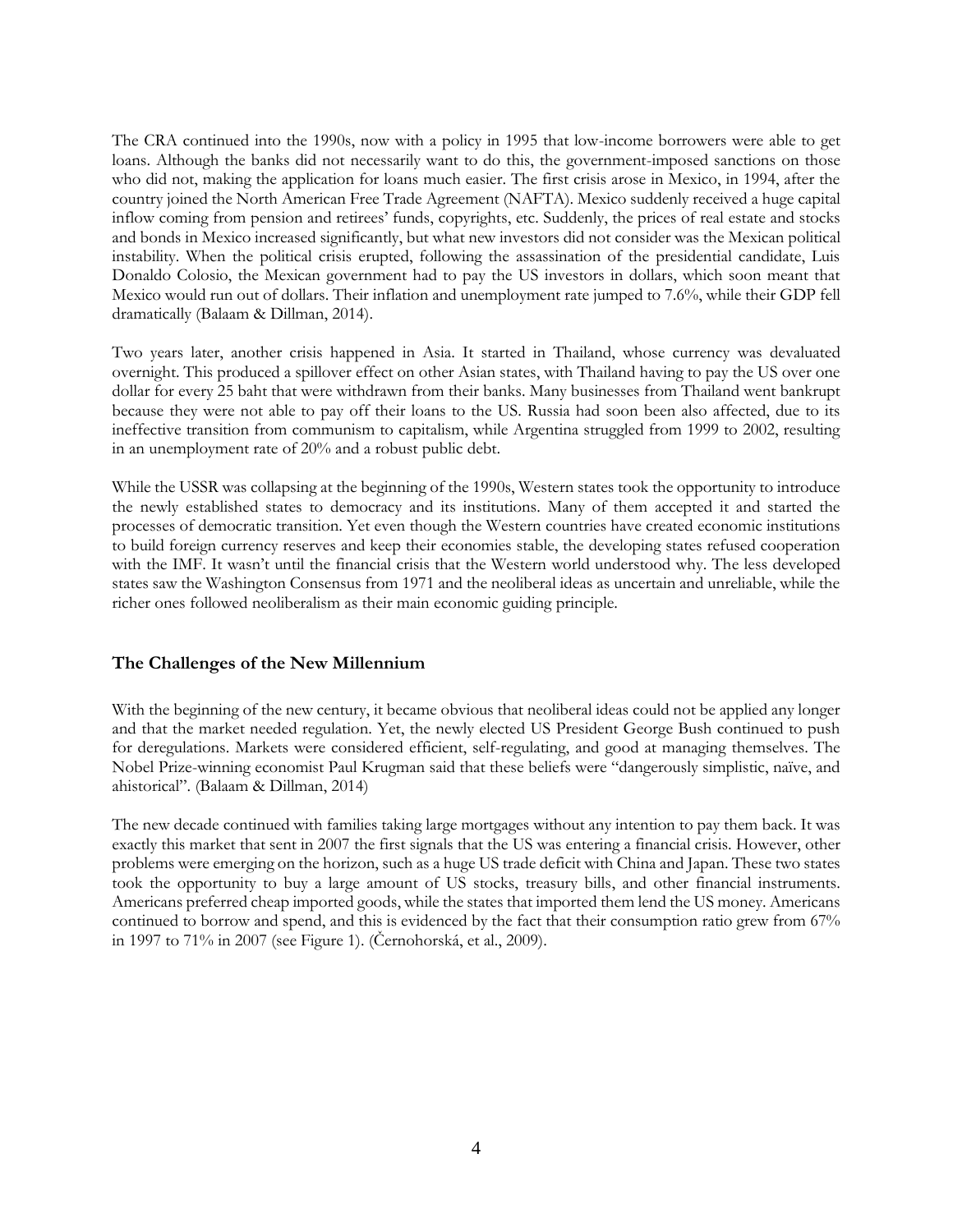

Figure 1: The US Personal Consumption Expenditure in 1950 – 2007 (% of GDP) (Černohorská, Černohorský, & Teplý, 2009)

When it comes to large investment banks, such as Goldman Sachs, Lehman Brothers, Morgan Stanley, and similar, their "ratio of loans they made over the number of funds they kept in reserve grew to unprecedented levels (Balaam & Dillman, 2014)." However, people did not borrow money only to buy houses but were rather spending billions of dollars on loans as well.



Figure 2: Global issuance of bonds backed by mortgages in 1995 – 2008 (Černohorská, Černohorský, & Teplý, 2009)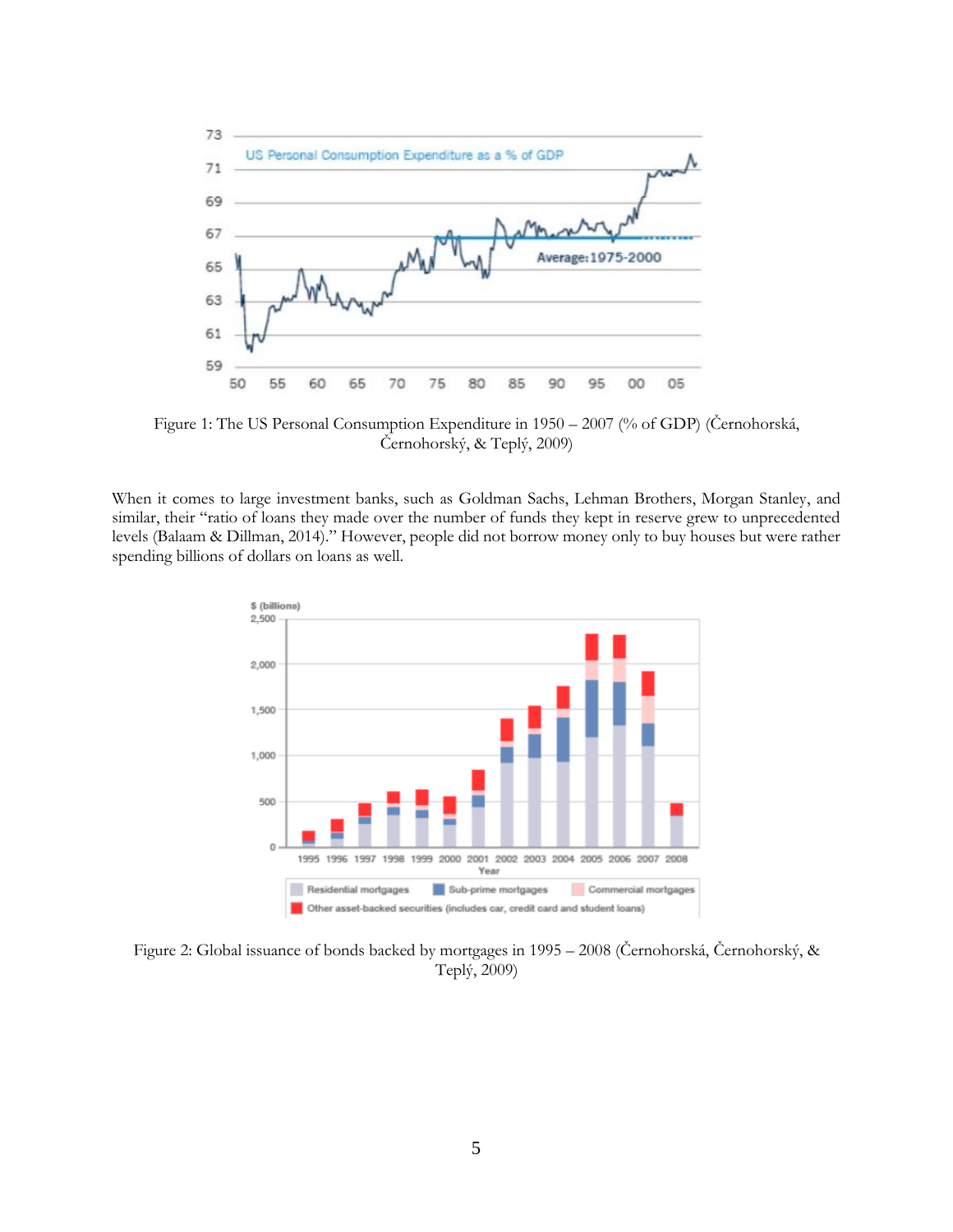In 2006, the subprime mortgage market began to crumble. However, the alarm sounded only in 2007 when large companies started to report losses amounting to billions of dollars, which made the government respondent in an ad hoc manner. Interest rates were lowered, and the money supply was given to banks. This allowed Asian states to start buying stocks for a small amount of money. The so-called real estate bubble finally began to burst in 2008. The Fannie Mae and Freddie Mac, loan agencies, gave around 6 trillion US dollars in mortgages alone, which made the government nationalize it in September the same year. The company Lehman Brothers, the fourth-largest investment bank, was not protected, leaving millions of people around the world in trouble.

Most of the people in the United States had their pension funds in their companies, which left a mark on people around the world as well. The government took a huge risk by saving Fannie Mae and Freddie Mac, but it was not able to save private companies (Q&A: Lehman Brothers bank collapse, 2008). At the same time, firms and businesses were not able to pay off their workers, so they started laying them off. The state was not able to pay for schools and tuition, which then led to a decline in the education sector. Americans who were spending more than earning now abruptly stopped spending money and every tenth house was unable to make payments. Since many banks had to take properties from their borrowers, now they were left with properties they had to sell for less than their value, to get at least some of their money back (Balaam & Dillman, 2014).

The US government strongly believed that if they did not solve the problem, it would have a major global effect. On October 3rd, 2008, the Bush administration decided to sign the Troubled Assets Relief Program, also known as TARP, within the Emergency Economic Stabilization Act. This meant that the state had used around 700 billion US dollars of tax money to buy bad assets in banks. By implementing this measure, they hoped they would keep the economy growing, which was something that the Obama administration continued later in the decade. Officials also managed to give 250 billion dollars to the US banks. According to the Congressional Budget Office, the States were able to return most of the money invested, with a loss of only 24 billion dollars (Balaam & Dillman, 2014).

China, South Korea, and Saudi Arabia agreed to invest their money in the US. This meant that the developing countries were now making the US and other rich states dependent on them, which had not been the case. Other states that were affected were European states, such as Belarus, Iceland, Ukraine, Hungary. They started taking loans from the IMF, which they are still paying back. The British government was forced to make strong interventions, which resulted in the first full-amount public guarantees. Stronger European states such as Germany, Ireland, and Austria created unlimited guarantees on deposits, while central banks of major institutions (the Central Bank of the European Union) and states (Bank of England, FED), we're cutting down their interest rates. (Černohorská et al., 2009)

## **Immediate Causes of the 2008 Crisis**

With the historical perspective being presented, this part of the paper will break down the exact causes of the global financial crisis of 2008 through a short literature review. Balaam and Dillman, in their *Introduction to International Political Economy*, place five different reasons for the occurrence of the crisis:

- 1. Decades-long problem with balance-of-payments in the US;
- 2. The poorly regulated market in the US-led to excessive debt and poor lending practices, particularly due to banks, mortgage companies, and similar, which happened due to the government's policies, in which the lenders were not able to fight the government, in essence;
- 3. Market liberalism was seen as a magical place in which markets regulate themselves, without calculations of market failure. Capitalism was seen as the best end goal, without flaws, without failure, without lessons from the past;
- 4. Individuals who acted irrationally, unethically, and even illegally, in which we can easily count the government as an agency;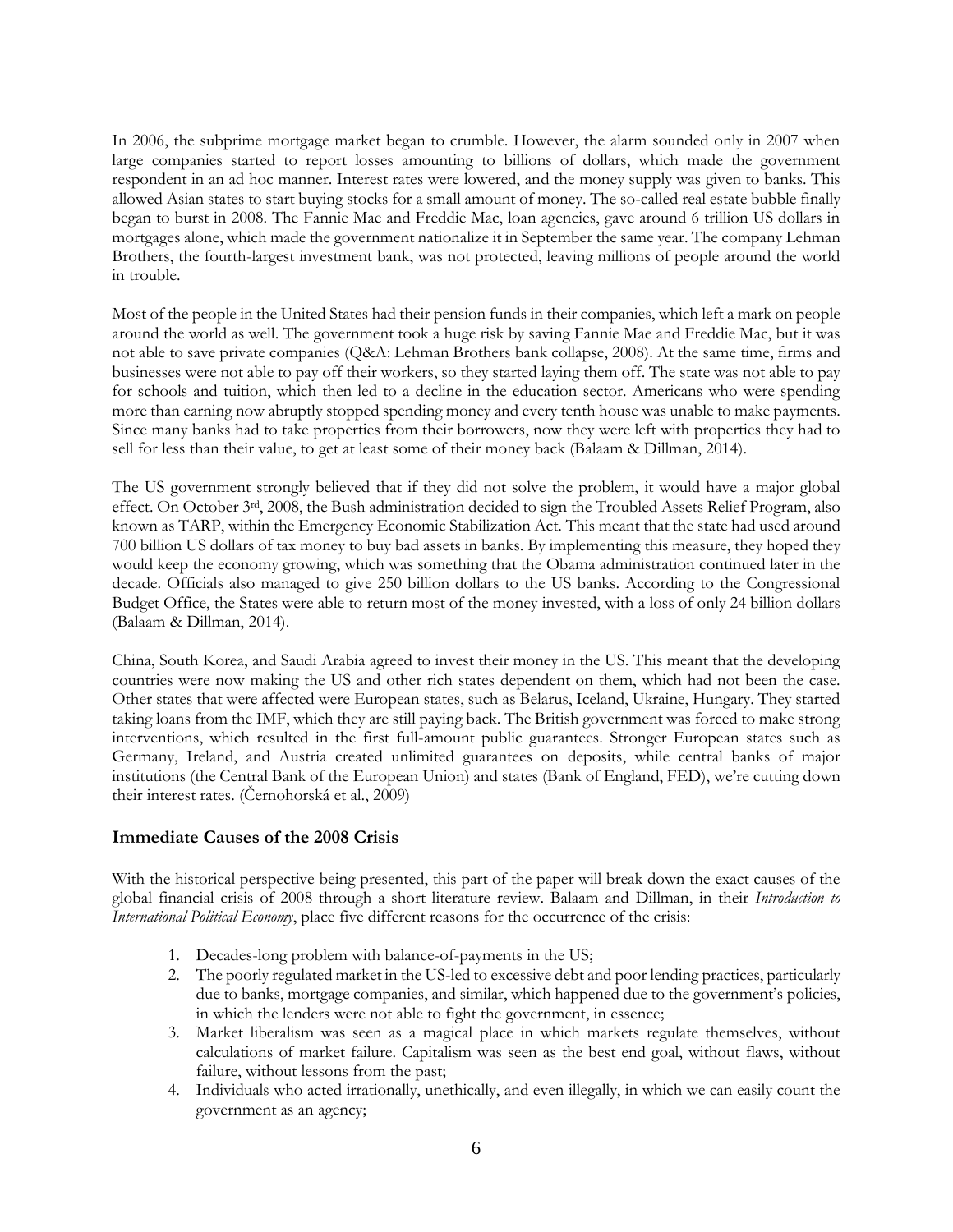5. Weak (it can be argued that it was not just weak, but totally inefficient and almost non-existent) global governance (Balaam & Dillman, 2014).

Jacopo Carmassi, Daniel Gros, and Stefano Micossi argue that there were three main ingredients of speculative bubbles:

- 1. The abundance of liquidity in the world capital markets, which created global imbalances, over the past three decades. The deficits that happened, occurred due to the savings of Asian states that wanted to create large reserves of money. US dollar, as the main currency, had the main role in governing the global liquidity, but was based on domestic goals, paying little to no attention to the international arena;
- 2. Credit boom which led to unsustainable leverage, a system in which lenders encouraged households to borrow more, without the calculations of will the money be paid back;
- 3. Financial innovation such as securitizations, that promised high returns with low risks (Carmassi et al., 2009).

These authors also emphasized that the debt-to-GDO ratio has been higher in states in the EU which belonged to the eurozone, than in the US. The financial sector also increased more here, which is why Europe was so fragile to this crisis, even though its origins were in the US.

|                         | a) Economy-wide     |      | b) Non-financial<br>corporate sector |      |
|-------------------------|---------------------|------|--------------------------------------|------|
|                         | EA                  | US   | EA                                   | US   |
| 1999                    | 3.51                | 2.66 | 0.67                                 | 0.46 |
| 2007                    | 4.54                | 3.47 | 0.92                                 | 0.49 |
| 2008                    | 4.73                | 3.46 | 0.97                                 | 0.49 |
| <b>Change 1999-2007</b> | 1.03                | 0.81 | 0.25                                 | 0.03 |
|                         | c) Financial sector |      | d) Households &<br>small business    |      |
|                         | ΕA                  | US   | EA                                   | US   |
| 1999                    | 1.61                | 0.79 | 0.48                                 | 0.88 |
| 2007                    | 2.32                | 1.17 | 0.61                                 | 1.28 |
| 2008                    | 2.42                | 1.17 | 0.61                                 | 1.24 |
| <b>Change 1999-2007</b> | 0.71                | 0.38 | 0.13                                 | 0.4  |

Table 1: Debt-to-GDP Ratio (Carmassi, Gros, & Micossi, 2009)

Černohorská, Černohorský, and Teplý (2009) argue that six main players in the financial market needed to be identified as the ones that brought the financial crisis. They include:

- 1. Mortgage originators:
	- Lenders
	- Commercial banks
- 2. Risk shifters/transformers:
	- Commercial banks
	- Investment banks/prime brokers
	- Government-sponsored enterprises
	- SPVs (ABCP/SIV/conduits)
- 3. Investors:
- 4. Insurers:
	- Insurance companies
	- Monoline insurers
	- Reinsurance companies
- 5. Rescuers:
	- Central banks
	- Governmental institutions
	- Sovereign wealth funds
	- International Monetary Fund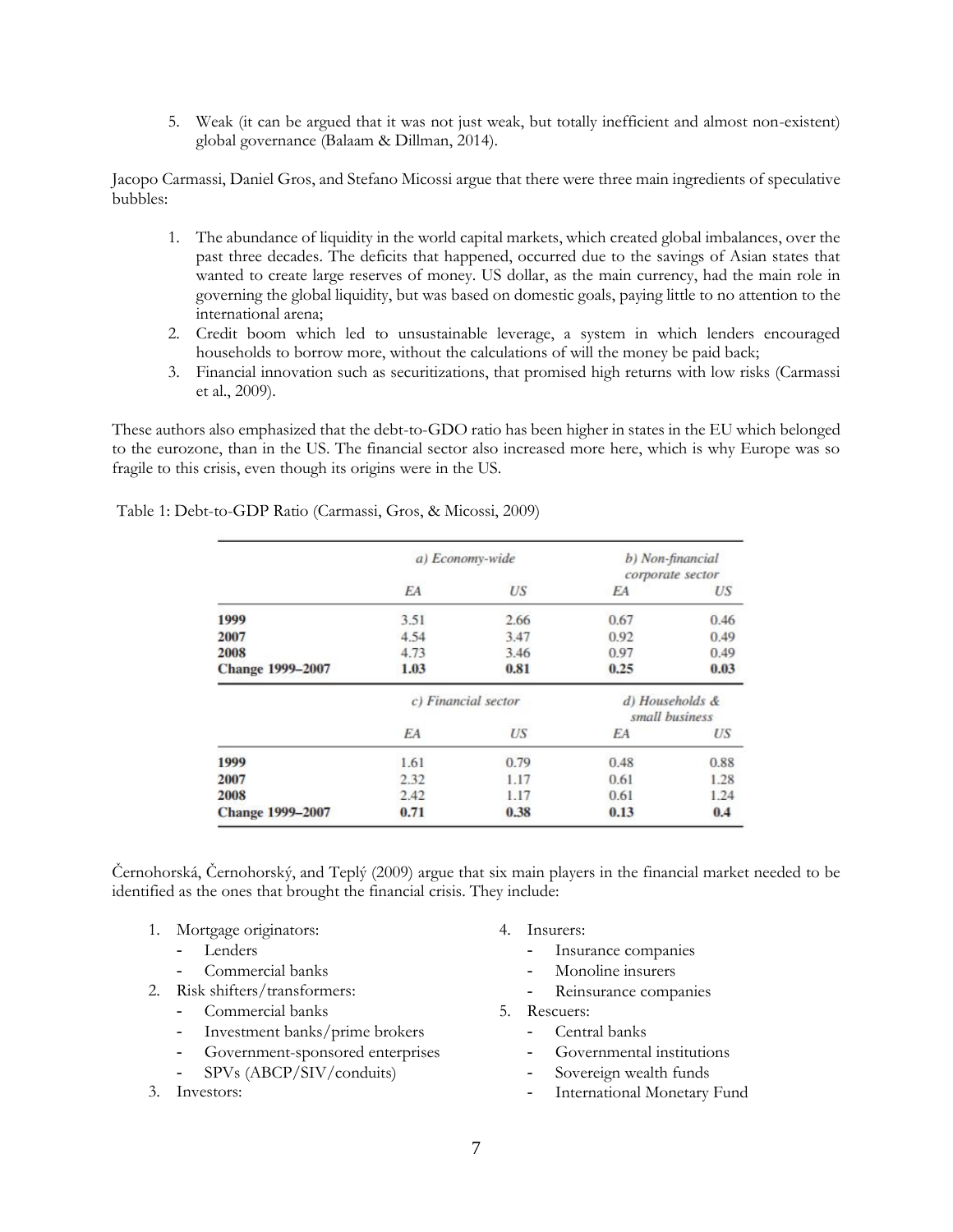- Commercial banks
- Investment banks
- Hedge Funds
- Private investors
- Private investors
- 6. Others:
	- Rating agencies
	- US government
	- Regulatory bodies

It seems that both globalization and unchecked capitalism failed us. As to the former, its initial intention to make a planet one big prosperous village did not fully materialize, primarily because two-thirds of the global population were left outside the processes of globalization. In other words, all the benefits, and we must be honest there are plenty of these, are off-limits to 4 billion people. "We live in a world that is simultaneously shrinking and expanding, growing closer and farther apart… National borders are increasingly irrelevant. And yet globalism is by no means triumphant. The tribalism of all kinds flourishes. Irredentism abounds" (Attali, 1991: 117). The world hasn't become either completely prosperous or equal. "Because of the great increase in the traffic in culture, the large-scale transfer of meaning systems and symbolic forms, the world is increasingly becoming one not only in political and economic terms but in terms of its cultural construction as well; a global ecumene of persistent cultural interaction and exchange. This, however, is no egalitarian global village" (Hannerz, 1991: 107). The web of interconnectedness and the direction of the exchange has indeed been shaped by the most powerful actors, and in a manner that perpetuates power relations that work in their favor.

Although globalization affects every segment of our lives, it is most frequently used in the economic context. Anthony Giddens defines globalization as "the intensification of worldwide social relations which link distant localities in such a way that local happenings are shaped by events occurring many miles away and vice versa. This is a dialectical process because such local happenings may move in an obverse direction from the very distanced relations that shape them. Local transformation is as much a part of globalization as the lateral extension of social connections across time and space. (Giddens, 1990: 64)." Globalization moves rapidly, technological advancements and information and communication revolution has changed our lives from the root, the world has become more interconnected, but also more interdependent than ever, contacts between nations became extremely complex and diverse, people, ideas, capital, and goods move more freely than ever.

Globalization indeed increased prosperity to some, yet billions of people from all over the world remain in poverty. Not being able to keep up the pace of globalization they were simply left out. In addition, globalization set in motion processes that have resulted in jeopardizing identity, weakening institutions, threatening democracy, limiting states' sovereignty, rising global influence of multinational corporations and domination of the Western culture, serious income inequality, and environmental degradation. Globalization has even become a conflict generator. All these processes, with special emphasis on economic ones, are very difficult to control. Finally, capitalism itself has been facing a serious crisis in this extremely competitive global environment which by stimulating technological innovations creates an environment of "big fish eats the small one" that finally leads to the destruction of competitive private companies, and even whole nations. What is needed is proper direction and regulation of the processes for the benefit of all (Lerche, 1998).

#### **Crisis Effects and Prospects for the Future**

The first effects of the world crisis were visible in the U.S. The companies had to start firing people because they were unable to pay them their salaries. In 2009, the unemployment rate grew to 9.9 percent, which was the highest unemployment rate since 1982, when it was 10.8 percent ( Unemployment Rate, n.d.). Almost 50% of people lost their jobs, creating a shock effect on the economy. It took almost eight years for the unemployment rate to get back to the percentage it was before the crisis. The value of stocks on the market fell almost 78 percent and large mortgage companies started announcing bankruptcy. Real estate prices, valued at 13 trillion dollars, fell to 8,8 trillion in only two years, while the real value of the GDP fell 3.5 percent. It took two years for the GDP to start growing again.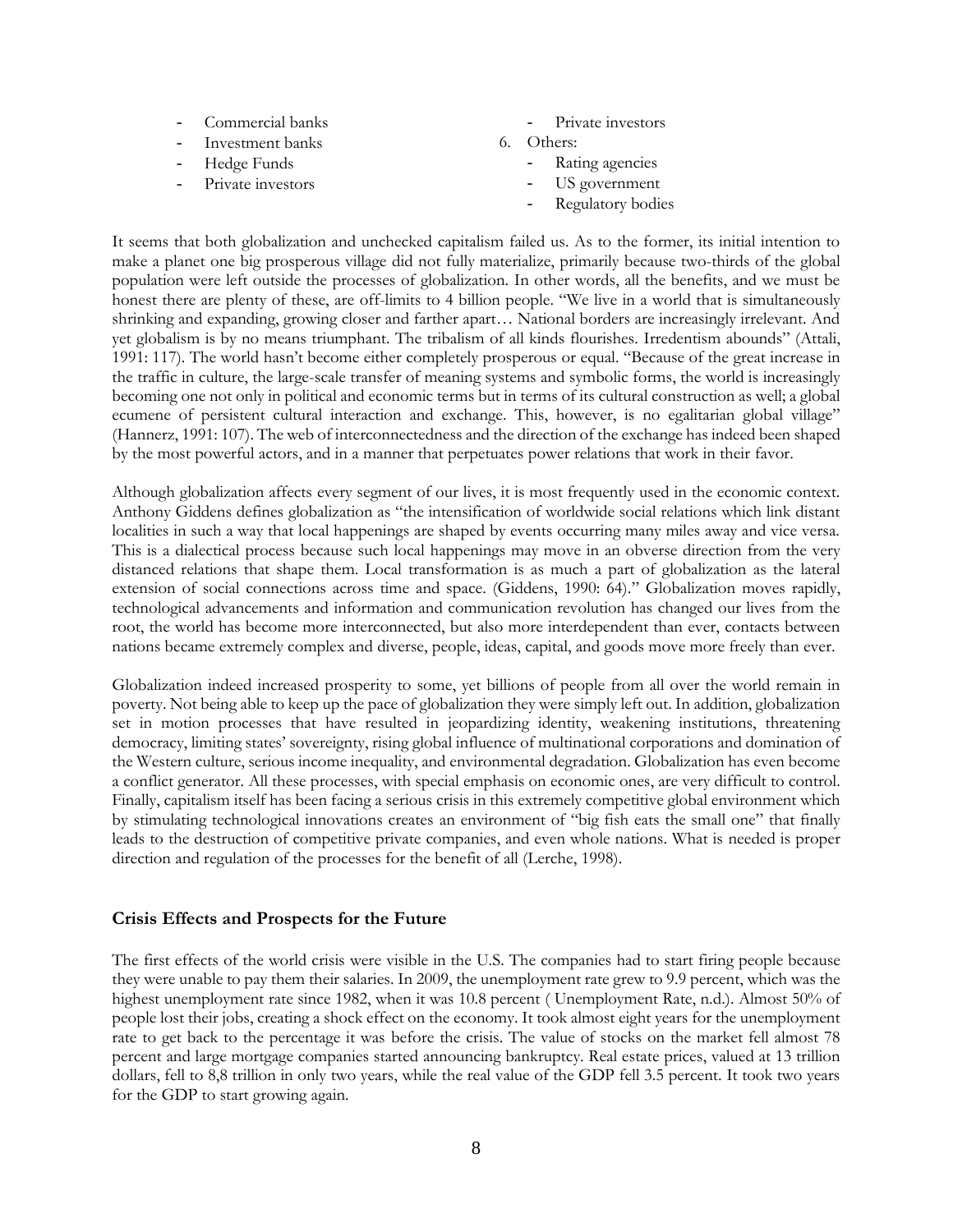

Figure 3: US Unemployment rate over the decades

However, the biggest mark that the crisis left on the US was the public debt rate. In 2007, the debt was 707 billion US dollars, while only five years later the number grew to 15,356 billion US dollars. The fall of consumption and production of goods and services also left a mark on the global market, meaning that the crisis spread from the economy to other sectors. Depreciation of the states in development was constant, while the number of debts rose, as well as the price of oil and gas (Mihaljević, 2016).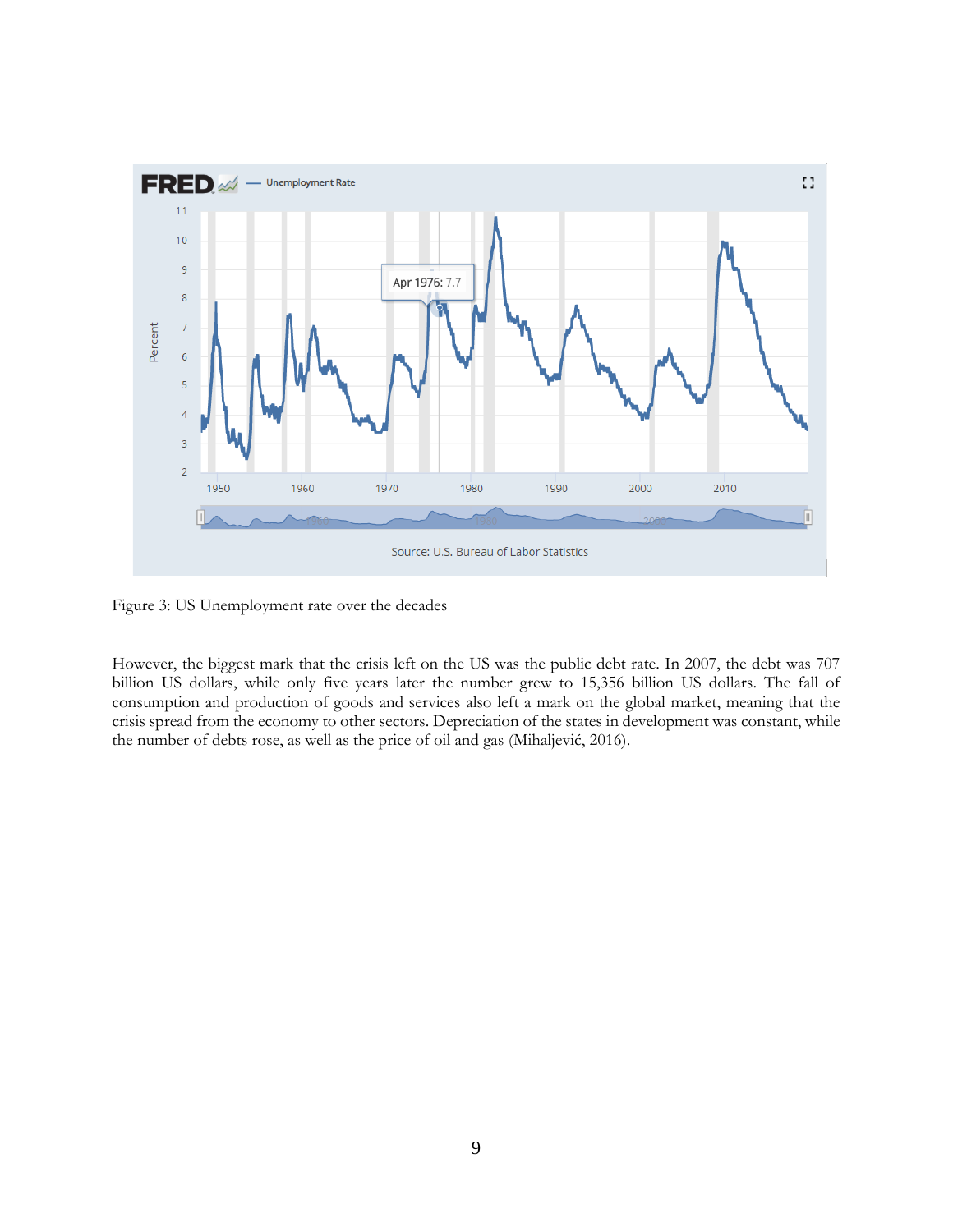

Figure 4: Federal Debt: Total Public debt as a percent of GDP (Mihaljević, 2016)

The crisis left a huge impact on the G7 states because the export demand from them was lowered, but also something we do not think about often, and that is tourism. Tourism is usually a sector that brings states a great profit, whereas, after the crisis, the number of tourists fell sharply. Usually, businesspeople also travel to different parts of the world, bringing home luxuries from developing nations and other expensive goods. However, with the crisis, neither did the business people have enough money to invest nor did families have enough money to go on holidays. Many small islands that have depended only on tourism because of their lack of resources fell into a deep recession (Naudé, 2009).

Migrant workers were also seriously influenced by the crisis. Many of them worked alone in foreign host states, sending money they earn, popularly known as remittances, to their families back home. But with the crisis, the number of remittances fell drastically, which also meant that families did not have enough money to spend or pay their bills in the countries from which the migrants came from, thus drastically influencing their economies. Of course, migrant workers are not the primary labor force of certain countries, but many of them do depend on work they find outside (an example is the Mexican labor force in the US) (Naudé, 2009).

Though it had serious consequences, the 2008 crisis was nowhere near as devastating as the 1929 crisis. Namely, during the Great Depression of 1929-1935, production level on a global scale decreased by a quarter, with the same increase of unemployment rate, compared to the overall production fall in 2008 that did not exceed 5% (Piketty, 2015: 506). On top of that, this cataclysmic state was followed by World War II. The main reason why the 2008 economic crisis did not result in major depression, but merely a recession, was the decisive intervention of states and their central banks, which prevented the collapse of the financial system by injecting money into it. This time, the choice was a wise and pragmatic monetary and financial policy of states contrary to the liquidation system of the late 1920s and early 1930s that resulted in the complete devastation of economies (Piketty, 2015).

However, even though the financial crisis has left the mark, it is important to reflect on the lessons learned, and hopefully, this time remembered. In their paper, Černohorská et al., 2009, differentiate between the negative and the positive lessons, which will now be discussed. The authors have divided the negative lessons into three major categories: financial products and valuation, processes and business models, and strategic issues. In the first category, the issues that stand out are adjustable-rate-mortgages, to which the public did not have enough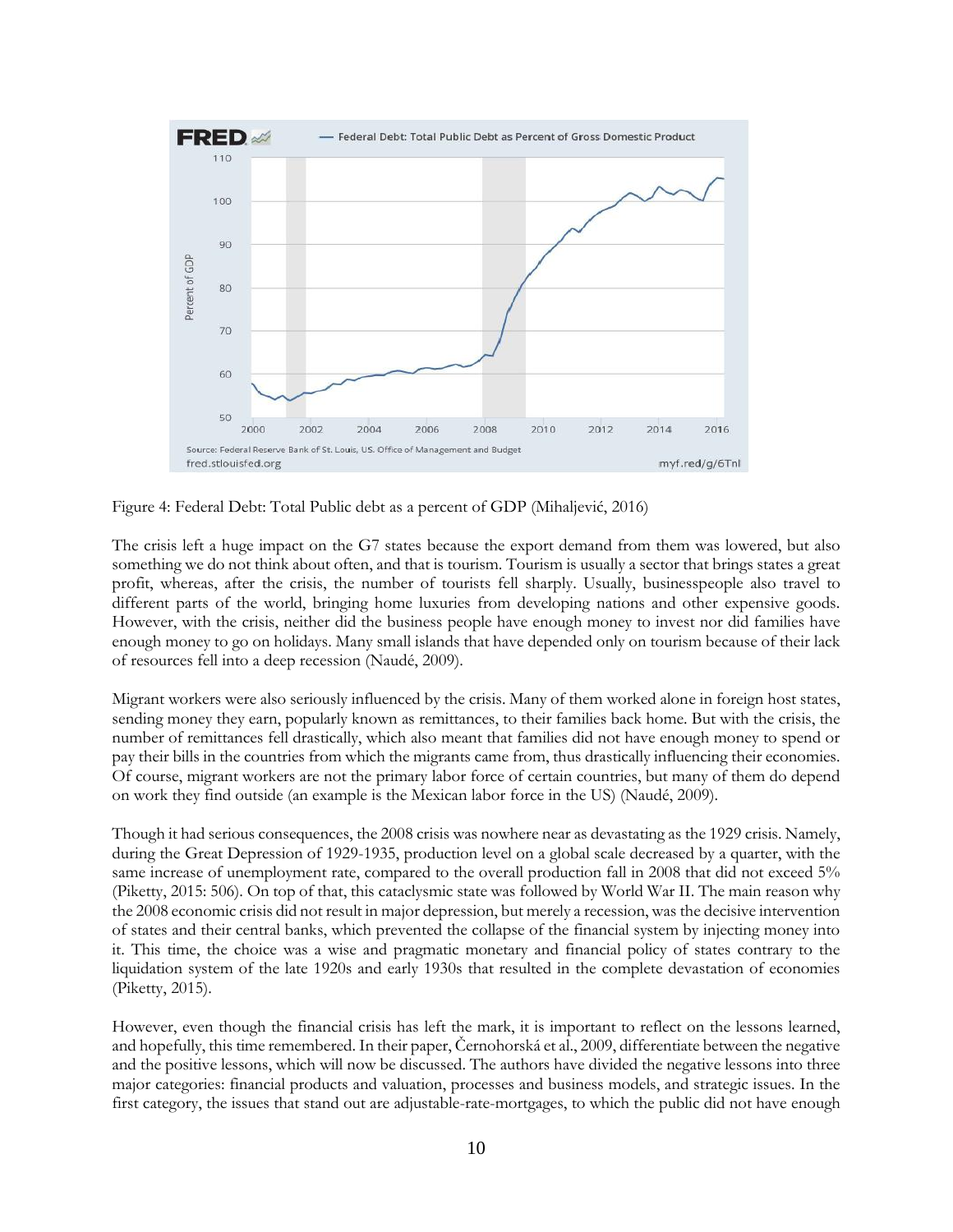information about and has thus taken them; credit default swaps, which were unregulated, meaning that in the future there needs to be at least some kind of regulation; financial innovations again need sensitive regulations; and structure product valuation, whose risk nobody understood which taught the lesson that internal and external regulations now need to exist.

The second category specifies mortgage frauds. The lesson here is that there need to be better regulations of risk management processes, that investors need to have valuations of investments, that the supervision needs to be more constant, stronger, and include internal auditors, as well as other related measures. The final category includes the role of the government, which needs to be more careful, more thoughtful, capable of motivating managers and prepared to rescue public companies.

Yet, as mentioned, there are also positive lessons, smaller in number, but also important. Bigger companies and institutions from all over the world jumped in to help failing companies, thus it was not just the government that helped, but private actors as well. Central banks were able to provide liquidity to support private investors, and the IMF was also able to give out loans. Bankruptcy lawyers were helpful, and so were corporate advisors. Oil prices were low at least for a short amount of time, which helped the poor (however, not so much oil cartels), and powerful politicians were able to help with company nationalization. These different steps helped curb worldwide inflation.

# **Conclusion**

Some economists believe that a new crisis is awaiting in 2020, which would yet again confirm that capitalism is doomed to have fluctuations. Though fluctuations are necessary, we need to take every possible measure to make these as less visible as possible. The neoliberal hegemony was over with the crisis; however, it does not mean that we have moved away from it. One of the headlines in the Balaam and Dillman book is called "We Are All Keynesians Now". Keynes's ideas were helpful during the crises in the 1930s, 1980s, and 2008, however, we only seem to go back to him once a crisis occurs. This is probably why a concrete ideology followed in the world of the economy is not possible. Ideologies are doomed to end, whether economic or political. Taking the best part of each economic scholar would be ideal. Due to this reason, it is appropriate to end with a discussion of the role of China in global economic flows.

China is a special and unique world phenomenon. In less than three decades, it has managed to position itself at the very top of the global economy, which has taken far longer for major Western powers to achieve, including the United States and the United Kingdom. The pace of economic growth in China is truly unprecedented (Zhao, 20014). Its economic opening began in the late 1970s after centuries of conflict wars and divisions that almost destroyed China's economy and society. Today, China is practically the production hub of the world (Eisenman, 2007). To sustain economic growth, China must provide sufficient energy, which is the bloodstream of the economy, and which has become China's primary foreign policy priority. On the other hand, a stable economy will ensure the peace and social and political stability of the country, as well as the legitimacy of the Communist Party. China is technically a communist country, albeit its economic system is an admixture of market economy and extensive state intervention.

When the crisis occurred, China was one of the biggest purchasers of American assets, which essentially helped it to get out of the crisis. At the beginning of the new century, China was already holding around 2 trillion US dollars in reserves that enabled the country to make huge investments (Oatley, 2004). Does this pose the question – did the liberal idea prevail and win with the end of the Cold War in the 1990s, or was the Soviet Union following an inadequate communist ideology? The question is even more important considering that American post-Cold War global hegemony has faded.

Given the fact that one of two pillars of American power – the petrodollar – is seriously challenged and jeopardized, first of all by the creation of emergency currencies in the aftermath of the crisis, then Saddam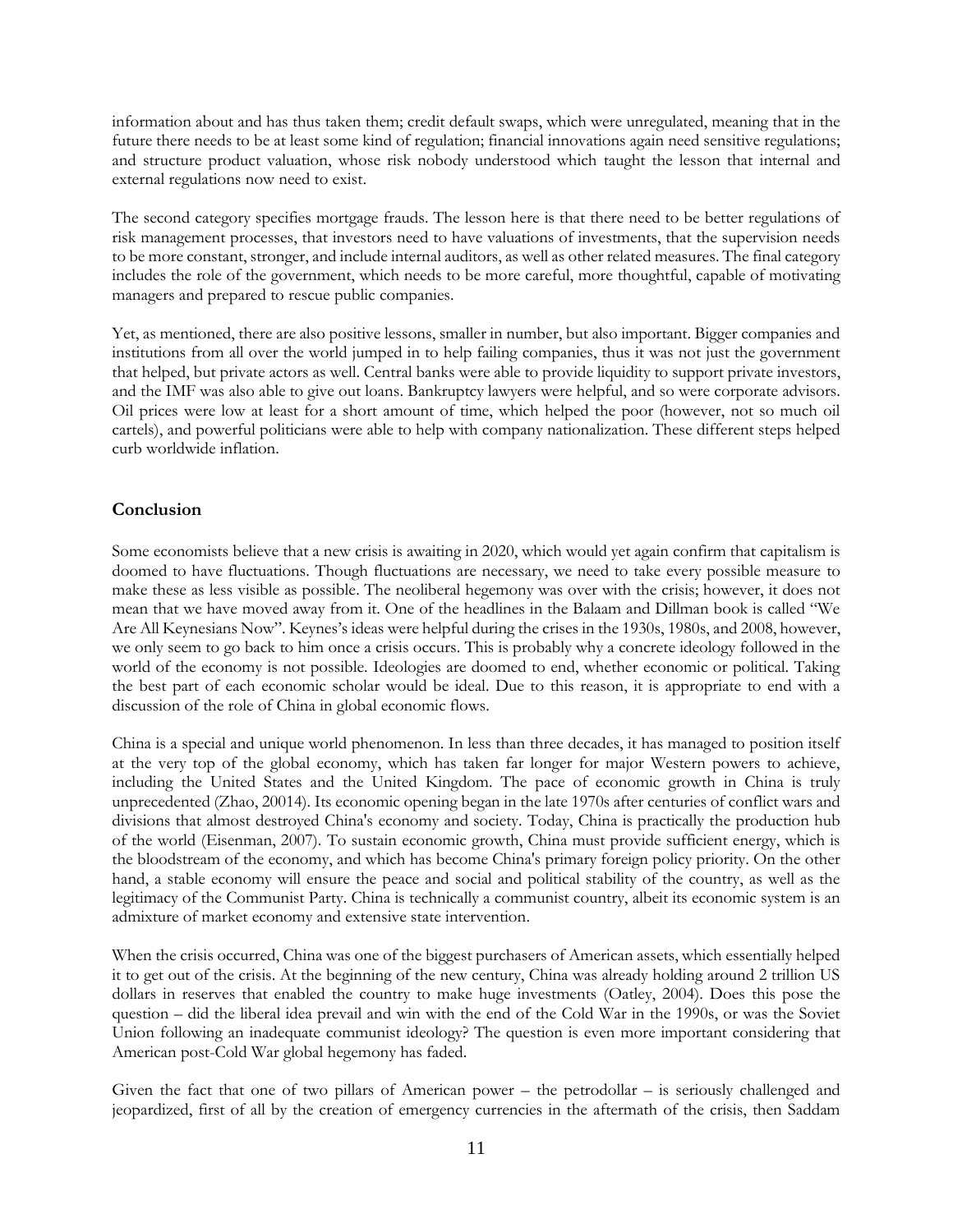Hussein's pricing his country's oil in euros, and finally, enormous military spending or military overstretch, which was started by the Bush Administration and continued during the Obama term. These developments have made it impossible for the U.S. dollar to remain the world's reserve currency. In other words, we are reaching the end of the dollar global standard. According to Thomas Piketty, a highly regarded French economist, "the 2008 crisis emerged as the first crisis of globalized patrimonial capitalism in the 21st century. It is unlikely that it is the last one" (Piketty, 2015: 507).

Can we, thus, say that state interventionism – the main feature of socialism and communism – and still largely implemented in China, is essential, able to produce greater wealth and more adequate living conditions for its citizens than liberal economic theories? Is, thus, as Fukuyama would suggest, liberalism the end of history, or is socialism able to compete with it? Maybe China is showing us a real example of market socialism, considering that none of the modern financial crises had an impact on it. Finally, while not rejecting the universal, civilizational, liberal values of the modern capitalist age, including democracy, free markets, private property, etc., it's about time that we thoughtfully, practically, and concretely address the serious shortcomings of the modern market economy. In other words, we should embark on the regulation of the free market economy, so that the same dark history would not repeat itself, making the whole planet once again the victim of unrestrained capitalism.

## **References**

Attali, J. (1991): *Millenium: Winners and Losers in the Coming World Order.* New York Times Books.

Bahgat, G. (2005): *Energy Security: The Caspian Sea,* Minerals and Energy, Vol. 20, No. 2, Routledge, Taylor & Francis Group, 2005.

Balaam, D. N., & Dillman, B. (2014). *Introduction to International Political Economy.* Pearson Education, Inc.

Bresser-Pereira, L. C. (2010, March). The 2008 financial crisis and neoclassical economics. *Brazilian Journal of Political Economy*, 3-26. Retrieved from [http://www.scielo.br/scielo.php?pid=S0101-](http://www.scielo.br/scielo.php?pid=S0101-31572010000100001&script=sci_arttext) [31572010000100001&script=sci\\_arttext](http://www.scielo.br/scielo.php?pid=S0101-31572010000100001&script=sci_arttext)

Brzezinski, Z. (2004): *Američki izbor: Globalna dominacija ili globalno vodstvo,* Politička kultura, Zagreb

Brzezinski, Z. (2012): *Strategic Vision: America and the Crisis of Global Power,* Basic Books, New York

Brzezinski, Z. (2000) *Velika šahovska ploča: američki primat i njegovi geostrateški imperativi,* Varaždin, Interland [etc.]

Carmassi, J., Gros, D., & Micossi, S. (2009): The Global Financial Crisis: Causes and Cures. *Journal of Common Market Studies, 47*, 977-996. Retrieved from: [https://onlinelibrary.wiley.com/doi/pdf/10.1111/j.1468-](https://onlinelibrary.wiley.com/doi/pdf/10.1111/j.1468-5965.2009.02031.x) [5965.2009.02031.x](https://onlinelibrary.wiley.com/doi/pdf/10.1111/j.1468-5965.2009.02031.x)

Chevalier, J – M. (2009): *The New Energy Crisis: Climate, Economics, and Geopolitics,* Palgrave, Macmillan, England, UK

Clark, R. W. (2005): *Petrodollar Warfare: Oil, Iraq, and the Future of the Dollar,* New Society Publishers, Canada

Černohorská, L., Černohorský, J., & Teplý, P. (2009): "Implications Of The 2008 Financial Crisis For World Financial Markets". *Scientific papers of the University of Pardubice. Series D, Faculty of Economics and Administration*, 13- 26.7. Retrieved from: